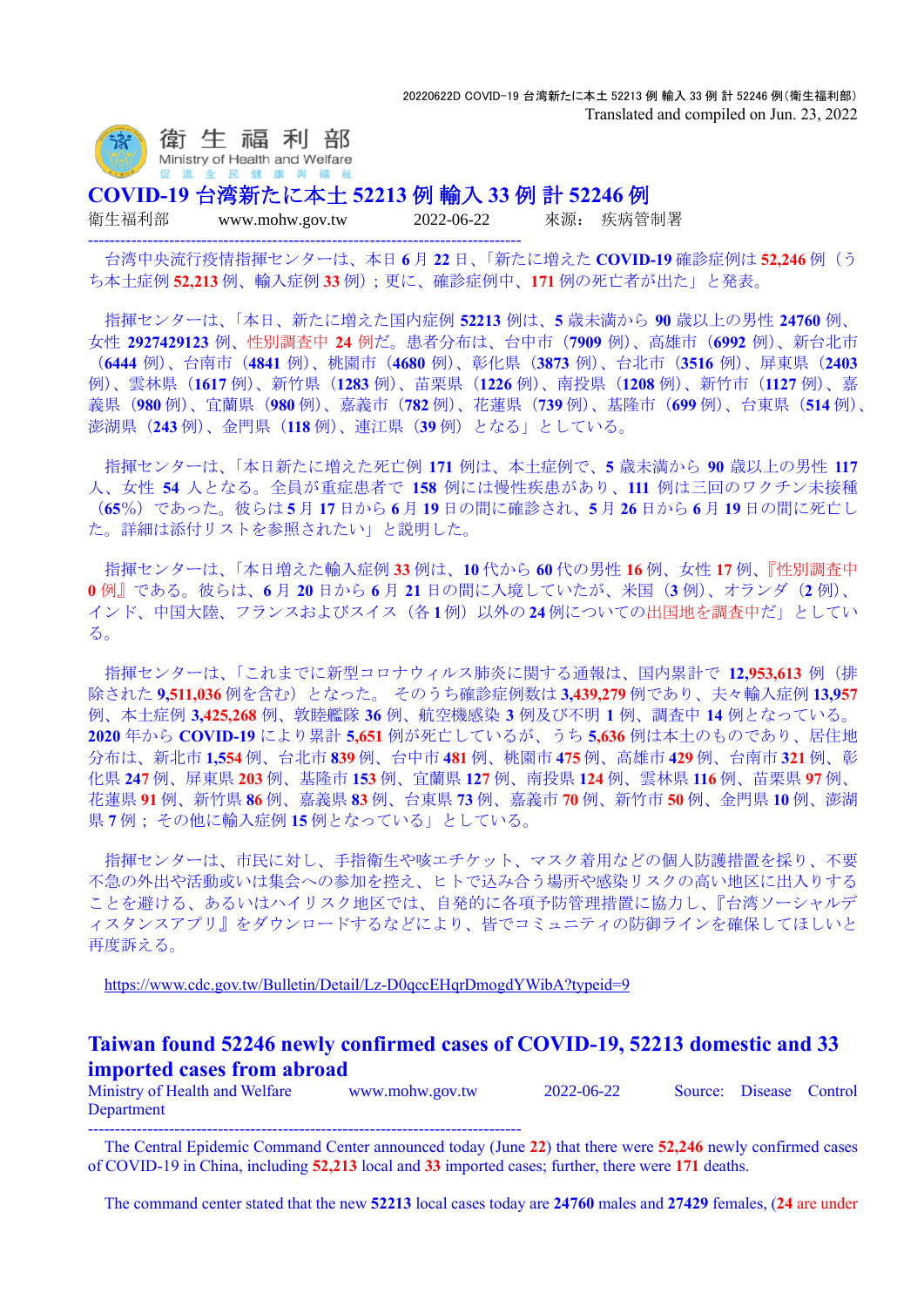investigation of gender), aged between under **5** years old and over **90**s. The distribution of cases is Taichung City (**7909** cases), Kaohsiung City (**6992** cases), New Taipei City (**6444** cases), Tainan City (**4841** cases), Taoyuan City (**4680** cases), Changhua County (**3873** cases), Taipei City (**3516** cases), Pingtung County (**2403** cases), Yunlin County (**1617** cases), Hsinchu County (**1283** cases), Miaoli County (**1226** cases), Nantou County (**1208** cases), Hsinchu City (**1127** cases), Chiayi County (**980** cases), Yilan County (**980** cases), Chiayi City (**782** cases), Hualien County (**739** cases), Keelung City (**699** cases), Taitung County (**514** cases), Penghu County (**243** cases), Jinmen County (**118** cases), Lianjiang County (**39** cases).

The command center pointed out that there were **171** new local deaths today. They were **117** males and **54** females, aged between under **5** years old to over **90**s, all of them were severe infections and **158** had chronical diseases where **111** had not been vaccinated for three times. The date of diagnosis was between May **17** and June **19**, and the date of death was between May **26** and June **19**, as for details, please see attached.

The command center explained that today there are **33** new cases of immigration from abroad, consisting of **16** males and **17** females (**0** case is now under investigation of genders), aged between **10**s and **60**s. Other than **3** cases from the United States, **2** cases from Netherland, and **1** case each from India, China, France, and Switzerland, the other **24** are under investigation where they came from. Their entry date is between June **20** and June **21**.

The command center's data shows there have been a total of **12,953,613** notifications related to novel coronavirus pneumonia in China (including **9,511,036** excluded cases). Among them, **3,439,279** cases were confirmed, **13,957** cases imported from abroad, **3,425,268** local cases, **36** cases of Dunmu fleet, **3** cases of aircraft infection and **1** case of unknown and **14** cases are under investigation. Since 2020, a total of **5,651** COVID-19 deaths have been recorded, of which **5,636** were local, the distribution of the counties and cities of the case shows: **1,554** cases in New Taipei City, **839** cases in Taipei City, **481** cases in Taichung City, **475** cases in Taoyuan City, **429** cases in Kaohsiung City, **321** cases in Tainan City, **247** cases in Changhua County, **203** cases in Pingtung County, **153** cases in Keelung City, **127** cases in Yilan County, **124** cases in Nantou County, **116** cases in Yunlin County, **97** cases in Miaoli County, **91** cases in Hualian County, **86** cases in Hsinchu County, **83** cases in County, **73** cases in Taitung County, **70** cases in Chiayi City, **50** cases in Hsinchu City, **10** cases in Jinmen County, **7** cases in Penghu County; The other **15** cases were overseas immigration.

The command center once again calls on the public to implement personal protective measures such as hand hygiene, cough etiquette and wearing masks, reduce unnecessary movement, activities or gatherings, and avoid entering and leaving crowded places or areas with high risk of infection transmission and actively cooperate with various epidemic prevention measures, download and use the "Taiwan Social Distancing APP", and jointly strictly guard the community defense line.

:::::::::::::::::::::::::::::: 以下は中国語原文 :::::::::::::::::::::::::::::::: 新增 52,246 例 COVID-19 確定病例,分別為 52,213 例本土及 33 例境外 移入 衛生福利部 www.mohw.gov.tw 2022-06-22 來源: 疾病管制署 --------------------------------------------------------------------------------

中央流行疫情指揮中心今(22)日公布國內新增 52,246 例 COVID-19 確定病例, 分別為 52,213 例本土個案及 33 例境外移入;另確診個案中新增 171 例死亡。

指揮中心表示,今日新增之 52,213 例本土病例,為 24,760 例男性、27,429 例女性、24 例調查中;年齡介 於未滿 5 歲至 90 多歲以上;個案分布為臺中市(7,909 例)、高雄市(6,992 例)、新北市(6,444 例)、臺南市(4,841 例)、桃園市(4,680 例)、彰化縣(3,873 例)、臺北市(3,516 例)、屏東縣(2,403 例)、雲林縣(1,617 例)、新竹縣 (1,283 例)、苗栗縣(1,226 例)、南投縣(1,208 例)、新竹市(1,127 例)、嘉義縣(980 例)、宜蘭縣(980 例)、嘉義市 (782 例)、花蓮縣(739 例)、基隆市(699 例)、臺東縣(514 例)、澎湖縣(243 例)、金門縣(118 例)、連江縣(39 例)。

指揮中心指出,今日新增 171 例本土病例死亡個案,為 117 例男性、54 例女性,年齡介於未滿 5 歲至 90 多 歲以上,皆屬重度感染個案、158 例具慢性病史、111 例未接種 3 劑 COVID-19 疫苗。確診日介於今(2022)年 5 月 17 日至 6 月 19 日,死亡日期介於 5 月 26 日至 6 月 19 日,詳如新聞稿附件。

指揮中心說明,今日新增 33 例境外移入個案中,為 16 例男性、17 例女性,年齡介於 10 多歲至 60 多歲, 分別自美國(3例), 荷蘭(2例), 印度、中國大陸、法國及瑞士(各 1 例)移入, 另 24 例感染國家調查中。入境